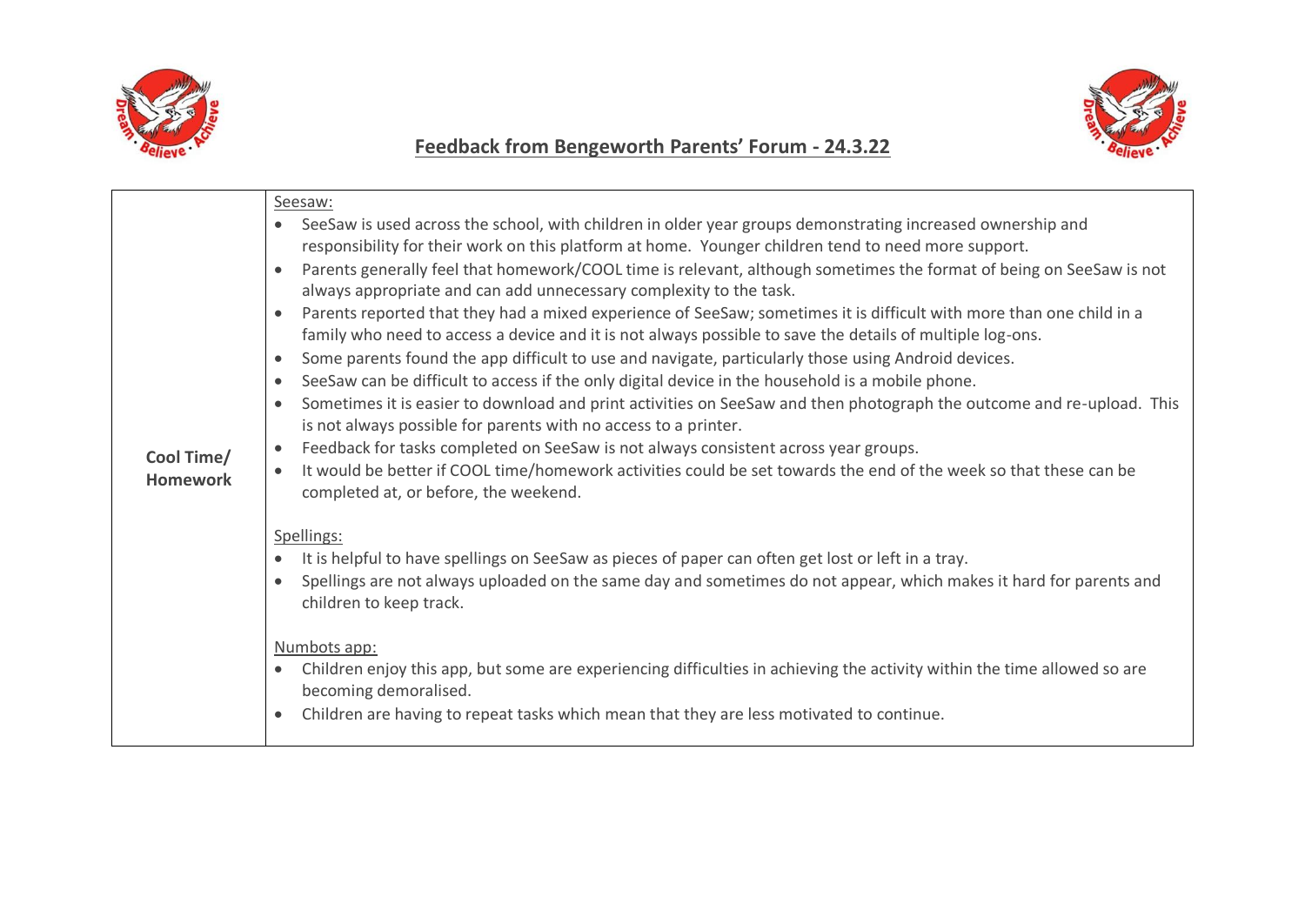| Curriculum+<br><b>Clubs and After</b><br><b>School care</b> | Parents reported positively about the range of clubs available and that Reception children are offered clubs from the start<br>$\bullet$<br>of the academic year, rather than just in the summer term.<br>Night Owls' provision compliments curriculum+ clubs and works seamlessly together. Parents greatly appreciate that<br>$\bullet$<br>their children attending an after school club can then be walked down to Burford Road after these finish for ongoing<br>childcare.<br>Although places on clubs go quickly, there are usually places available.<br>$\bullet$<br>Booking for both clubs and Night Owls' is easy to use and accessible to all.<br>$\bullet$<br>It would be even better if there were more active clubs for children in Year 5.<br>$\bullet$                                                                                                                                                 |
|-------------------------------------------------------------|-----------------------------------------------------------------------------------------------------------------------------------------------------------------------------------------------------------------------------------------------------------------------------------------------------------------------------------------------------------------------------------------------------------------------------------------------------------------------------------------------------------------------------------------------------------------------------------------------------------------------------------------------------------------------------------------------------------------------------------------------------------------------------------------------------------------------------------------------------------------------------------------------------------------------|
| <b>Behaviour Policy</b>                                     | Without exception, parents feel that the new restorative justice approach is a more effective approach to behaviour in<br>$\bullet$<br>the school.<br>Parents prefer the new system as they no longer hear who was on 'red' which seemed rather negative.<br>$\bullet$<br>Children feel really proud when get a marble and talk about this animatedly. A question was raised as to whether these<br>$\bullet$<br>could be used and given out more?<br>Children love golden tea, with some sharing that it was 'the best day of my life' when they had been invited to attend<br>$\bullet$<br>golden tea with a school leader.<br>The house point charts are really positive, although children are not always able to explain why they have been awarded<br>$\bullet$<br>a house point linked to the school's values.<br>Parents feel that some children may still be being overlooked for house points.<br>$\bullet$ |
| <b>Proposed mixing</b><br>of classes for<br>September 2022  | Pros:<br>Parents recognised the rationale behind the need to mix classes.<br>$\bullet$<br>Often, a child's main group of friends are his or her pre-school friends and therefore mixing classes would enable this<br>$\bullet$<br>social network to be extended.<br>The younger the children are when they get chance to mix with others, the better they develop the skills to form new<br>$\bullet$<br>relationships.<br>Classes would be more balanced. Parents are aware that there have been many changes since children were allocated a<br>$\bullet$<br>class in Reception in September.<br>There was a view that, due to the inability of children having opportunities to socialise and mix over the past few years,<br>$\bullet$<br>children have not had the opportunities to learn how to form relationships with others as much from a younger age.                                                      |